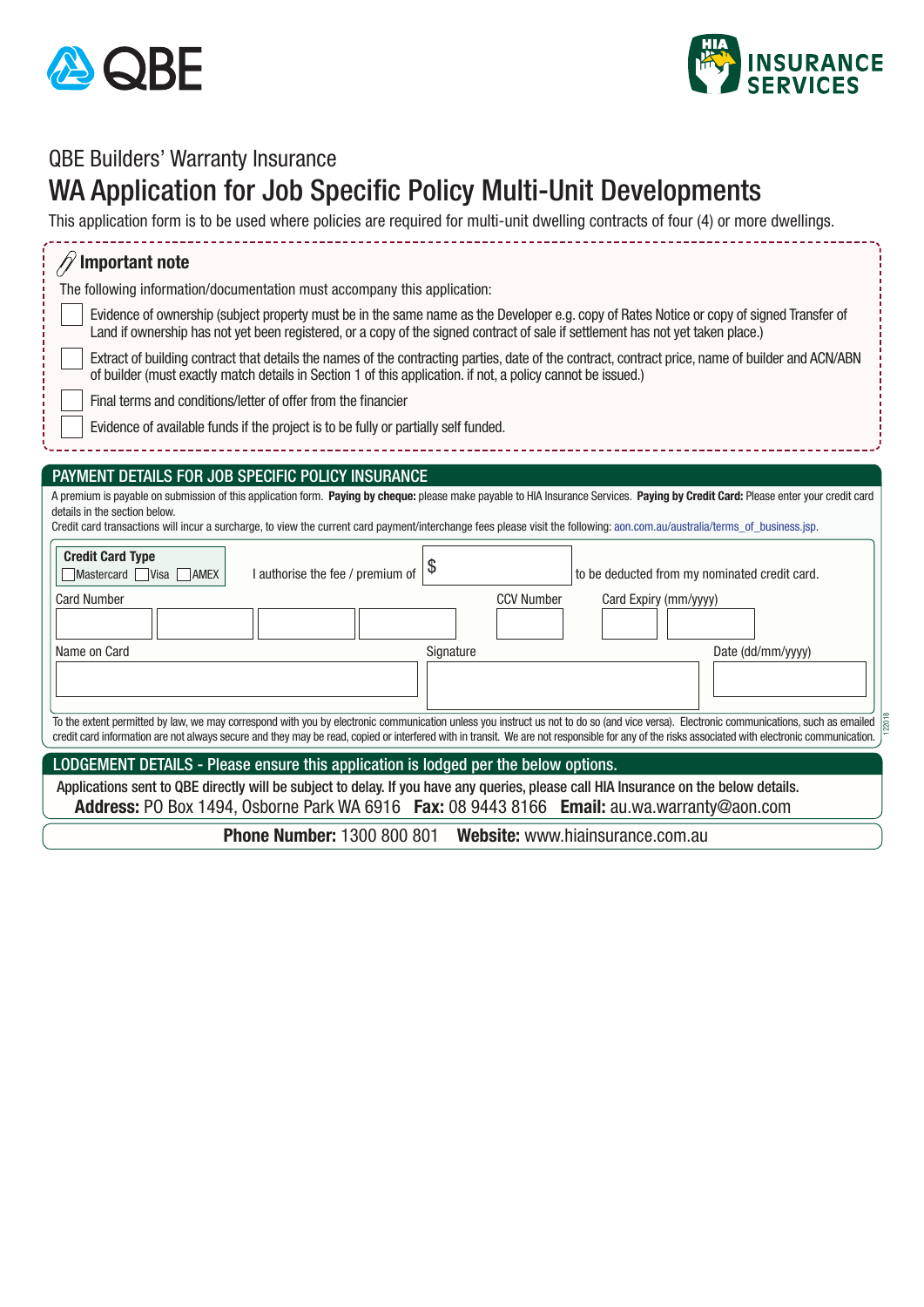



## QBE Builders' Warranty Insurance

## WA Application for Job Specific Policy Multi-Unit Developments

This application form is to be used where policies are required for multi-unit dwelling contracts of four (4) or more dwellings.

| <b>SECTION 1 - Builders Details</b>                                                                   |                                                                                                                                                         |                                             |  |  |  |  |
|-------------------------------------------------------------------------------------------------------|---------------------------------------------------------------------------------------------------------------------------------------------------------|---------------------------------------------|--|--|--|--|
| <b>Building Entity</b>                                                                                |                                                                                                                                                         |                                             |  |  |  |  |
|                                                                                                       |                                                                                                                                                         |                                             |  |  |  |  |
| <b>ACN</b>                                                                                            | ABN                                                                                                                                                     | <b>Building Licence/Registration Number</b> |  |  |  |  |
|                                                                                                       |                                                                                                                                                         |                                             |  |  |  |  |
| <b>Business Address</b>                                                                               |                                                                                                                                                         |                                             |  |  |  |  |
|                                                                                                       |                                                                                                                                                         |                                             |  |  |  |  |
| <b>Contact Name</b>                                                                                   | <b>Mobile Number</b>                                                                                                                                    |                                             |  |  |  |  |
|                                                                                                       |                                                                                                                                                         |                                             |  |  |  |  |
| Email                                                                                                 |                                                                                                                                                         |                                             |  |  |  |  |
|                                                                                                       |                                                                                                                                                         |                                             |  |  |  |  |
| SECTION 2 - Owner/Develper Details (as per contract)                                                  |                                                                                                                                                         |                                             |  |  |  |  |
|                                                                                                       |                                                                                                                                                         |                                             |  |  |  |  |
| Name                                                                                                  |                                                                                                                                                         |                                             |  |  |  |  |
| <b>Current Address</b>                                                                                |                                                                                                                                                         |                                             |  |  |  |  |
| Suburb/Town                                                                                           |                                                                                                                                                         | State<br>Postcode                           |  |  |  |  |
| Email                                                                                                 |                                                                                                                                                         |                                             |  |  |  |  |
| Mobile/Phone Number                                                                                   | ABN (if applicable)                                                                                                                                     |                                             |  |  |  |  |
|                                                                                                       |                                                                                                                                                         |                                             |  |  |  |  |
| Is the home owner entitled to claim an Input Tax Credit on the Premium?                               | No                                                                                                                                                      | Yes - If so, how much - 100% or other?      |  |  |  |  |
| Is there any type of existing relationship between the builder and the home owner?                    | No                                                                                                                                                      | Yes                                         |  |  |  |  |
|                                                                                                       | If yes, please provide full details of any related party interests eg. family members, joint venture/land ownership, common directors/shareholders etc. |                                             |  |  |  |  |
|                                                                                                       |                                                                                                                                                         |                                             |  |  |  |  |
| <b>SECTION 3 - Site Location Details</b>                                                              |                                                                                                                                                         |                                             |  |  |  |  |
| Full site address (including Unit Number, Lot Number, Street Number, Street Name, State and Postcode) |                                                                                                                                                         |                                             |  |  |  |  |
|                                                                                                       |                                                                                                                                                         |                                             |  |  |  |  |
|                                                                                                       |                                                                                                                                                         |                                             |  |  |  |  |
|                                                                                                       |                                                                                                                                                         |                                             |  |  |  |  |
| Stage Number (e.g stage 1 of 2)                                                                       |                                                                                                                                                         |                                             |  |  |  |  |
| What will be the street address upon completion?                                                      |                                                                                                                                                         |                                             |  |  |  |  |
|                                                                                                       |                                                                                                                                                         |                                             |  |  |  |  |
|                                                                                                       |                                                                                                                                                         |                                             |  |  |  |  |
| <b>SECTION 4 - Permit Authority/Council</b>                                                           |                                                                                                                                                         |                                             |  |  |  |  |
|                                                                                                       |                                                                                                                                                         |                                             |  |  |  |  |
| Name                                                                                                  |                                                                                                                                                         |                                             |  |  |  |  |
| Address                                                                                               |                                                                                                                                                         |                                             |  |  |  |  |
| Suburb/Town                                                                                           |                                                                                                                                                         | State<br>Postcode                           |  |  |  |  |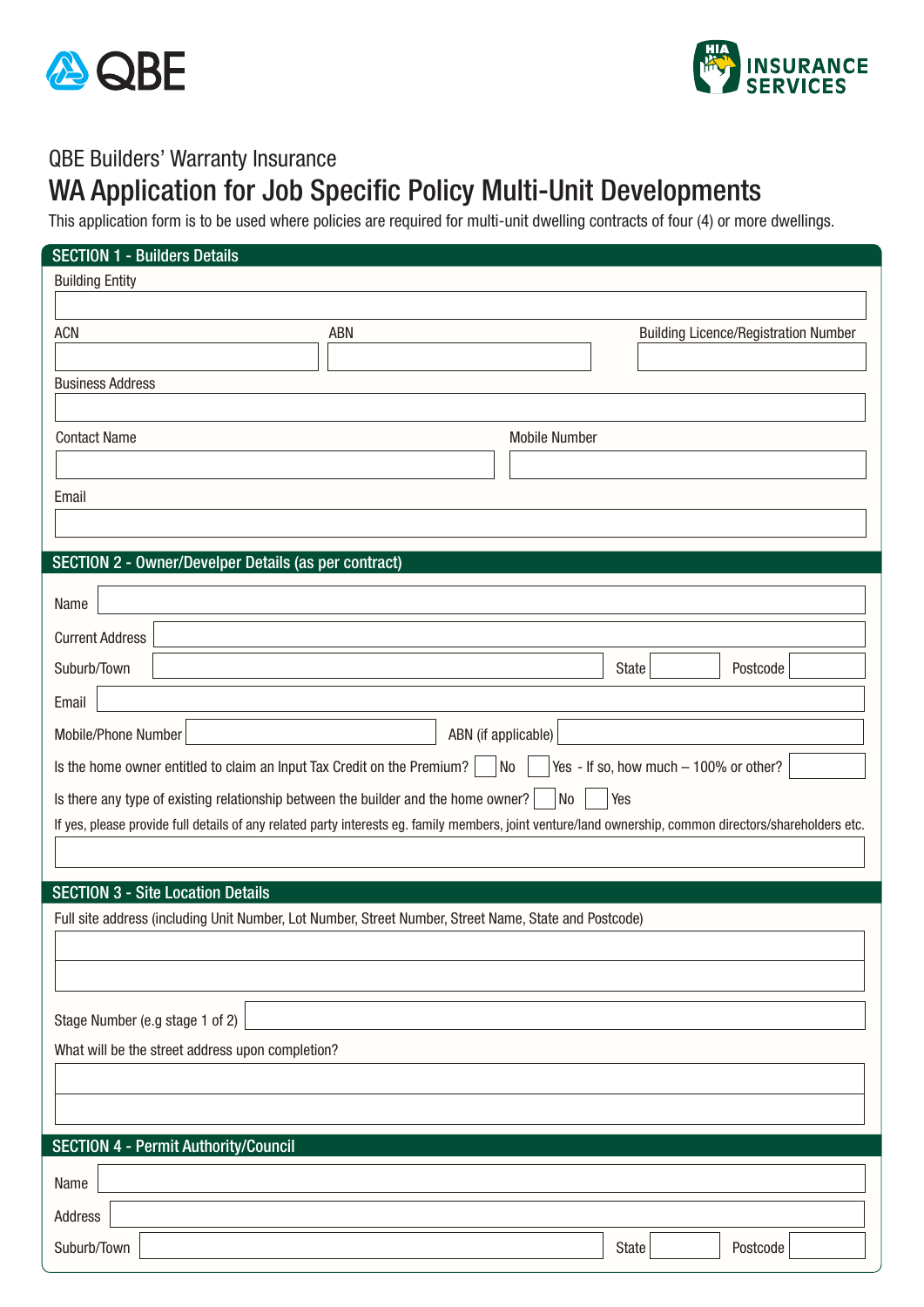| SECTION 5 - Contract Details (Note: Contract price must include GST and builders margin)                                                                            |                 |                                             |                                     |                                                                                                                        |  |
|---------------------------------------------------------------------------------------------------------------------------------------------------------------------|-----------------|---------------------------------------------|-------------------------------------|------------------------------------------------------------------------------------------------------------------------|--|
| <b>Signed Contract Date</b><br>(dd/mm/yyyy)                                                                                                                         |                 | <b>Estimated Start Date</b><br>(dd/mm/yyyy) |                                     | <b>Estimated Completion Date</b><br>(dd/mm/yyyy)                                                                       |  |
| <b>Standard Fixed Price Contract</b>                                                                                                                                |                 | Cost Plus Contract: Budget                  | Margin                              |                                                                                                                        |  |
| \$                                                                                                                                                                  | \$<br><b>or</b> |                                             | $\frac{0}{0}$                       | <b>or</b>                                                                                                              |  |
| Project Management: Budget                                                                                                                                          | Management Fee  |                                             |                                     | Speculative Development: Budget Margin                                                                                 |  |
| \$                                                                                                                                                                  | \$              | <b>or</b>                                   | Ι\$                                 | $\%$                                                                                                                   |  |
| Has Architect/designer tendered project?                                                                                                                            |                 | No                                          | Yes - If yes, please supply details |                                                                                                                        |  |
|                                                                                                                                                                     |                 |                                             |                                     |                                                                                                                        |  |
|                                                                                                                                                                     |                 |                                             |                                     |                                                                                                                        |  |
| Please advise the details and value of any non - residential works included in the development contract/construction price.<br>(e.g shops, commercial offices etc.) |                 |                                             |                                     |                                                                                                                        |  |
|                                                                                                                                                                     |                 |                                             |                                     |                                                                                                                        |  |
|                                                                                                                                                                     |                 |                                             |                                     |                                                                                                                        |  |
| N <sub>0</sub><br>Has construction commenced?<br>Yes<br>Date of commencement (dd/mm/yyyy)<br>Stage of construction                                                  |                 |                                             |                                     |                                                                                                                        |  |
|                                                                                                                                                                     |                 |                                             |                                     |                                                                                                                        |  |
|                                                                                                                                                                     |                 |                                             |                                     |                                                                                                                        |  |
| <b>SECTION 6 - Development and Construction/Type</b>                                                                                                                |                 |                                             |                                     |                                                                                                                        |  |
|                                                                                                                                                                     |                 |                                             |                                     | Description of the Development (e.g 6 new freestanding double storey b/v townhouses with slate roof and double garage) |  |
|                                                                                                                                                                     |                 |                                             |                                     |                                                                                                                        |  |
|                                                                                                                                                                     |                 |                                             |                                     |                                                                                                                        |  |
| Development or construction type:                                                                                                                                   | New Development |                                             |                                     | Renovation/refurbishment of an existing building                                                                       |  |
| Please provide details                                                                                                                                              |                 |                                             |                                     |                                                                                                                        |  |
|                                                                                                                                                                     |                 |                                             |                                     |                                                                                                                        |  |
|                                                                                                                                                                     |                 |                                             |                                     |                                                                                                                        |  |
| Will any of the pre-existing buildings remain on site following the completion of this contract?<br>Yes - If yes, please supply details<br>No                       |                 |                                             |                                     |                                                                                                                        |  |
|                                                                                                                                                                     |                 |                                             |                                     |                                                                                                                        |  |
|                                                                                                                                                                     |                 |                                             |                                     |                                                                                                                        |  |
| Does this contract include any non-residential construction work?                                                                                                   |                 |                                             |                                     | Yes - If yes, please supply details<br>No                                                                              |  |
|                                                                                                                                                                     |                 |                                             |                                     |                                                                                                                        |  |
|                                                                                                                                                                     |                 |                                             |                                     |                                                                                                                        |  |
| Number of non-residential levels total                                                                                                                              |                 |                                             |                                     |                                                                                                                        |  |
| Yes - If yes, please supply details<br>Will the owner/developer be undertaking any work or be supplying any of the materials?<br>No                                 |                 |                                             |                                     |                                                                                                                        |  |
|                                                                                                                                                                     |                 |                                             |                                     |                                                                                                                        |  |
|                                                                                                                                                                     |                 |                                             |                                     |                                                                                                                        |  |
| Number of Residential Levels                                                                                                                                        |                 |                                             |                                     | Number of Residential Units total                                                                                      |  |
| Number of Parking Levels: Above                                                                                                                                     |                 |                                             |                                     | <b>Below Ground</b>                                                                                                    |  |
| One or more lifts?<br>N <sub>0</sub><br>Yes                                                                                                                         |                 |                                             |                                     |                                                                                                                        |  |
| What is the Soil Classification for this site?                                                                                                                      |                 | M                                           | ١N<br>н                             | F<br>Other                                                                                                             |  |
|                                                                                                                                                                     |                 |                                             |                                     |                                                                                                                        |  |